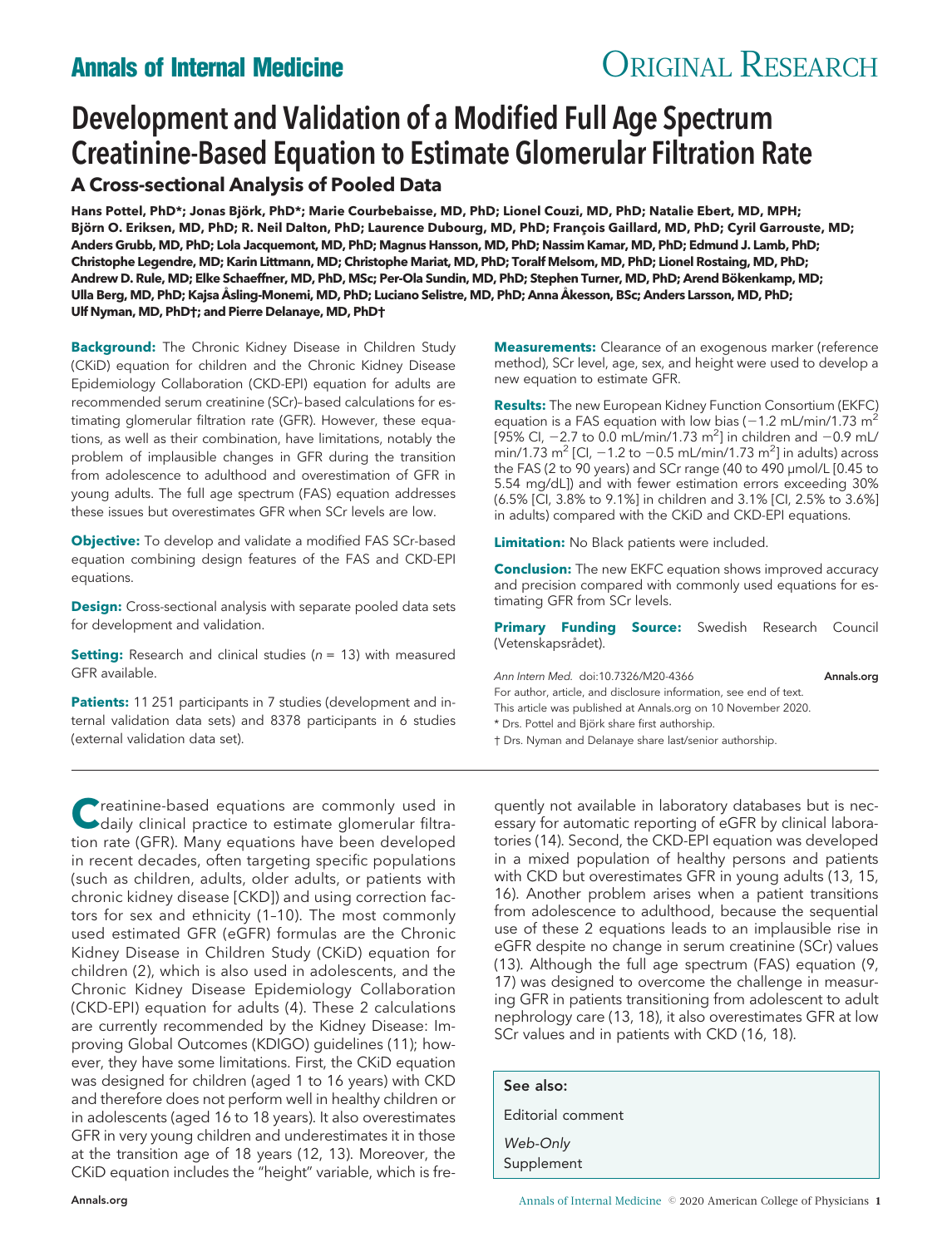The overall aim of the current study was to develop and validate a new SCr-based equation that can be applied to the full spectrum of age and renal function, by combining the properties of the FAS and CKD-EPI equations.

### **METHODS**

#### **Design Overview**

Data from 19 629 patients in 13 cohorts were used for development and internal and external validation. Cohorts were allocated to either development–internal validation or external validation data sets to obtain distributions as similar as possible between the 2 data sets with respect to age (children and adults), the exogenous marker used for measured GFR (mGFR), and mGFR levels. Seven cohorts, comprising 11 251 participants, were used for development and internal validation. This group was randomly divided into a development ( $n = 8473$ ; 75%) and an internal validation ( $n =$ 2778; 25%) data set. The remaining 6 cohorts, comprising 8378 participants, were used for external validation. Only complete data sets with no missing data for mGFR, SCr, age, sex, or height were used in the analysis. Analysis was limited to the first GFR measurement obtained for each patient (if more than 1 was available).

Data were anonymized from the source cohorts for the analysis, performed at Lund University, Sweden. All procedures involving humans and data were in agreement with the ethical principles for medical research involving human subjects established in the World Medical Association's Declaration of Helsinki. The study was reviewed and approved by the Regional Ethical Board in Lund, Sweden (registration no. 2018/220).

#### **Participants**

Data on GFR, both for children and adults, were collected and centralized by the European Kidney Function Consortium (EKFC), which has been endorsed by the European Renal Association and European Dialysis and Transplant Association. Data were from participants (all non-Black) in previously published research studies as well as patients who had their GFR measured as part of clinical care at nephrology centers. An overview of the participating centers, the measurement methods used, and patient characteristics was published previously (16, 18).

#### **Covariates**

Age, sex, height, and SCr values were obtained from medical records. Serum creatinine was measured with assays traceable to the gold standard method of isotope dilution mass spectrometry or were corrected to that method's levels (in the case of the CRIC [Chronic Renal Insufficiency Cohort] study [19]) (20).

#### **Outcomes**

Measured GFR was obtained by using either plasma clearance (based on the decay of plasma concentrations over time) or urinary clearance (based on the urinary excretion rate divided by plasma concentration) of exoge-

nous filtration markers (iohexol, inulin, 51Cr-EDTA, or iothalamate); all methods have acceptable accuracy (21).

### **Statistical Analysis**

#### *Development of the New Equation*

The format of the new equation is based on previous knowledge of the FAS and CKD-EPI equations. We maintained the general form of the FAS equation, which is based on a normalized SCr value calculated from SCr/Q, where SCr represents the creatinine level in an individual and Q the sex- and age-specific median creatinine value in healthy persons. With the development data set, we used least-squares linear regression to regress logarithm-transformed mGFR onto log SCr, age, and sex in a multivariable model. We considered models with fixed and varying age thresholds. Details on model development are presented in the Supplement (Section 3 and Supplement Table 3, available at [Annals.org\)](http://www.annals.org).

#### *Internal Validation of the New Equation*

Internal validation results (median bias, SD, interquartile range, and P30 accuracy [percentage of eGFRs within ±30% of mGFR]) were used to determine the final model. The development and internal validation data sets were then combined into 1 set, extreme outliers were removed, and the final coefficients were derived (see the Supplement, Section 3, for more details).

#### *External Validation*

The external validation data set was used to compare the new model with the FAS equation and with the KDIGO-recommended equations. In addition, the new equation was compared with the revised Lund-Malmö equation based on adjusted creatinine values for children (22) and the pediatric Schwartz–Lyon equation (5). We compared the performance of equations in the whole external validation data set, as well as in subgroups of age, SCr/Q, and eGFR.

To evaluate the performance of equations, we measured median bias (that is, eGFR minus mGFR) with 95% CIs, imprecision (SD of bias and interquartile range), and P30 accuracy in children (aged 2 to <18 years) and adults in age subgroups (18 to <40, 40 to <65, and ≥65 years) and in eGFR subgroups by using the age-adapted thresholds of 75, 60, and 45 mL/min/ 1.73  $\mathrm{m}^2$ , respectively (23-25), and using fixed thresholds of 60 and 90 mL/min/1.73  $m^2$  (Supplement, available at [Annals.org\)](http://www.annals.org). The target for bias is zero; imprecision should be as low as possible. The goal for P30 accuracy is 100%; however a P30 greater than 75% has been considered "sufficient for good clinical decision making" by the Kidney Disease Outcomes Quality Initiative, although its goal is to reach a P30 greater than 90% (26, 27).

Median quantiles for bias across the age spectrum (and normalized SCr in the Supplement) were graphically presented by using fractional polynomials (linear, square, and logarithmic). Likewise, P30 accuracy (percentage) was depicted across the age spectrum (Sup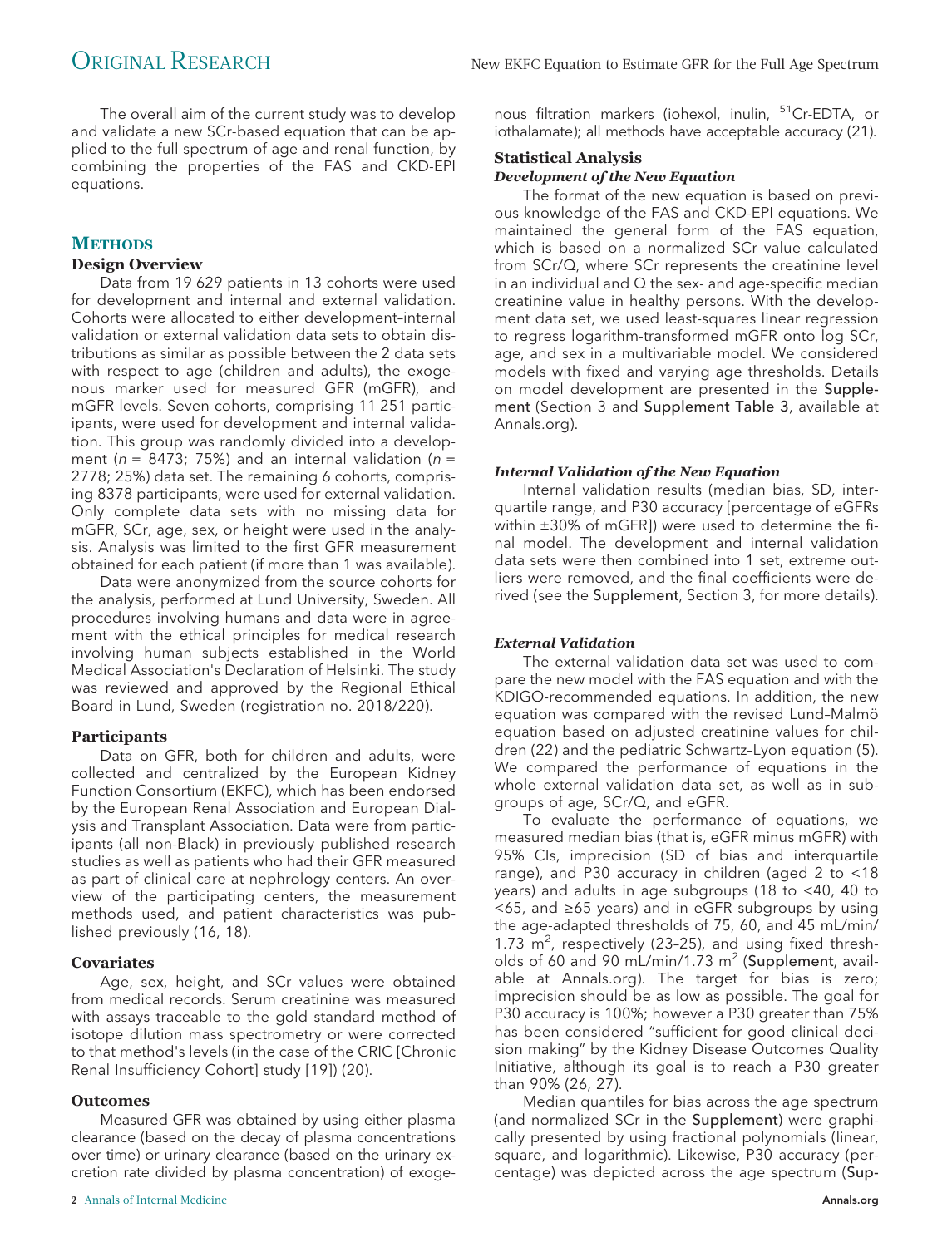plement) by using cubic splines with 2 free knots and by using third-degree polynomials.

We calculated the net reclassification index, which is the net total percentage of patients reclassified into a different CKD stage by the EKFC equation using the ageadapted thresholds (45, 60, and 75 mL/min/1.73  $m^2$ ) compared with the KDIGO-recommended equations (28).

All analyses were performed with SAS 9.4 (SAS Institute).

#### **Role of the Funding Source**

Dr. Björk has received funding from the Swedish Research Council to conduct large-scale epidemiologic studies linked to registered data from health care. This funding source had no involvement in the design, analysis, presentation, or interpretation of the results of the present study.

#### **RESULTS**

#### **Characteristics of Participants**

The basic participant characteristics are summarized in Supplement Table 1a (available at [Annals.org\)](http://www.annals.org). Further details for each cohort may be found in Supplement Tables 1b to 1d (available at [Annals.org\)](http://www.annals.org). The partitioning of data into development, internal validation, and external validation sets, stratified by cohort and age (children vs. adults), is presented in Supplement Table 2 (available at [Annals.org\)](http://www.annals.org). The mean mGFRs in the development, internal validation, and external validation data sets were 76.9 (SD, 33.1), 77.7 (SD, 32.9), and 78.9 (SD, 32.2) mL/min/1.73  $m^2$ , respectively. Mean age was 42.4 years (SD, 25.2) in both the development and internal validation data sets, and 50.9 years (SD, 22.3) in the external validation data set. About 56% of participants in the development and internal validation data sets were male, compared with 47% in the external validation data set.

#### **Development and Internal Validation**

The results from the development and internal validation data sets are presented in Supplement Table 3 (available at [Annals.org\)](http://www.annals.org). The final EKFC model is presented in Figure 1. The EKFC equation has some of the same coefficients as the FAS equation (namely, a leading coefficient of 107.3 and age threshold of 40 years), but the exponential coefficients for normalized SCr (SCr/Q) differed when normalized SCr was less than 1 versus greater than 1. This is similar to the different exponential coefficient for creatinine according to creatinine concentration used in the CKD-EPI equation. Also, the coefficient associated with age, 0.990, lies between the FAS coefficient of 0.988 and the CKD-EPI coefficient of 0.993.

#### **External Validation of the EKFC Equation**

Table 1 presents the performance statistics for the EKFC, FAS, and KDIGO-recommended equations, overall and in subgroups of eGFR less than 75 mL/min/1.73  $m<sup>2</sup>$ and 75 mL/min/1.73 m<sup>2</sup> and greater (for children) and in age subgroups (18 to <40, 40 to <65, and  $\geq 65$  years) according to eGFR subgroup (by using the age-adapted

thresholds of 75, 60, and 45 mL/min/1.73  $\textsf{m}^2$ , respectively [23–25]). Supplement Tables (available at [Annals.org\)](http://www.annals.org) present the performance statistics for each cohort (Supplement Tables 4a and 4b), age group (Supplement Tables 6a and 7a), SCr/Q interval (Supplement Tables 6b and 7b), eGFR and mGFR subgroup (Supplement Tables 6c and 7c), and eGFR subgroup based on the fixed thresholds of 60 and 90 mL/min/1.73 m<sup>2</sup> (Supplement Tables 9a, 9b, and 10a to 10c). To judge performance, it is important to consider the possible overlap of 95% CIs in the tables along with the charts in Figure 2 (for bias) and Supplement Figure 8 (for P30 [available at [Annals.org\]](http://www.annals.org)).

The overall median bias of the EKFC equation in children is close to zero (Table 1), whereas both the FAS and CKiD equations overestimate mGFR. Still, a split analysis by kidney function reveals that the EKFC equation has a bias of  $-5.7$  mL/min/1.73 m<sup>2</sup> at reduced eGFRs, whereas bias was not different from zero at normal eGFRs (>75 mL/min/1.73 m<sup>2</sup>). The opposite is true for the FAS and CKiD equations, with near zero bias at low eGFRs (<75 mL/min/1.73 m<sup>2</sup>) and a bias of 11 mL/ min/1.73  $m^2$  at normal eGFRs (>75 mL/min/1.73  $m^2$ ).

Analysis of median bias across the age range of 2 to 18 years (Figure 1 and Supplement Table 6a), reveals that bias for the CKiD equation varies considerably, between 15 mL/min/1.73  $\mathrm{m}^2$  in young children to  $-6$  mL/min/1.73 m<sup>2</sup> at the (transition) age of 18 years. For the EKFC equation, the median bias is about  $-11$  $mL/min/1.73$  m<sup>2</sup> in young children (aged <5 years), between  $-5$  and 0 mL/min/1.73 m<sup>2</sup> for children aged 5 to 10 years, and approximately zero in those older than 10 years. The overall median bias for the EKFC equation in adults (Table 1, Figure 1, and Supplement Table 6a)

*Figure 1.* The new EKFC equation.

| Age       | SCr/Q    | Equation                                                           |  |  |  |
|-----------|----------|--------------------------------------------------------------------|--|--|--|
| $2 - 40y$ | $\leq$ 1 | $107.3 \times (SCr/Q)^{-0.322}$                                    |  |  |  |
|           | >1       | 107.3 x (SCr/Q) <sup>-1.132</sup>                                  |  |  |  |
| >40y      | $\leq$ 1 | 107.3 x (SCr/Q) <sup>-0.322</sup> x 0.990 <sup>(Age - 40)</sup>    |  |  |  |
|           | >1       | $107.3 \times (SCr/Q)^{-1.132} \times 0.990$ <sup>(Age - 40)</sup> |  |  |  |

**Q Values**

**For ages 2–25 y: Males: ln(Q) = 3.200 + 0.259 × Age − 0.543 × ln(Age) − 0.00763 × Age2 + 0.0000790 × Age<sup>3</sup> Females: ln(Q) = 3.080 + 0.177 × Age − 0.223 × ln(Age) − 0.00596 × Age2 + 0.0000686 × Age<sup>3</sup> For ages >25 y: Males: Q = 80 µmol/L (0.90 mg/dL) Females: Q = 62 µmol/L (0.70 mg/dL) SCr and Q in µmol/L (to convert to mg/dL, divide by 88.4)**

Q values (in μmol/L or mg/dL) correspond to the median SCr values for the age- and sex-specific populations. EKFC = European Kidney Function Consortium; SCr = serum creatinine.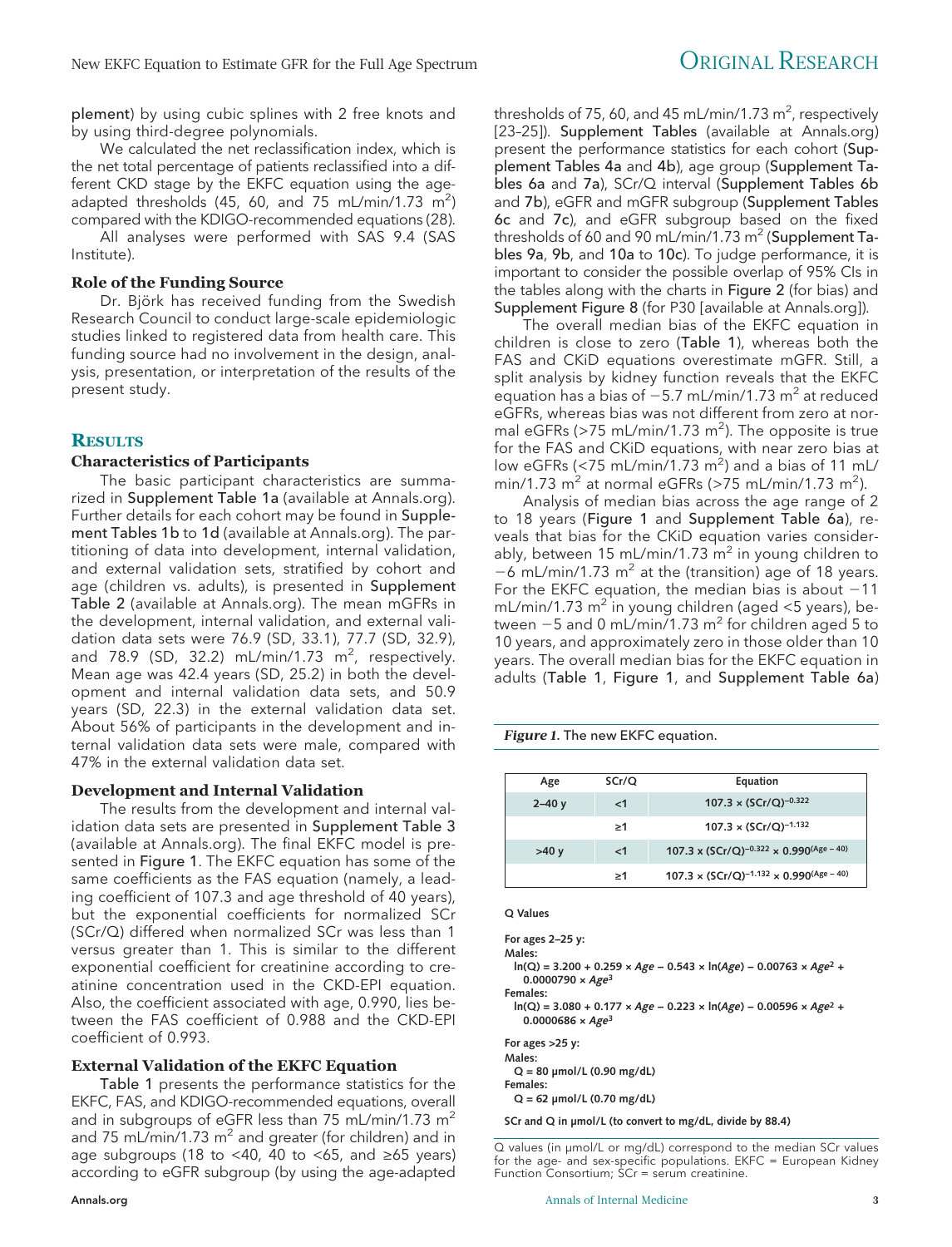*Table 1.* Performance Statistics for the EKFC, FAS, CKiD, and CKD-EPI Equations in the External Validation Data Set\*

| <b>Age Group</b>                                  | <b>Equation</b>              |                             |                             |  |
|---------------------------------------------------|------------------------------|-----------------------------|-----------------------------|--|
|                                                   | <b>EKFC</b>                  | <b>FAS</b>                  | <b>CKiD</b>                 |  |
| Children (2 to $<$ 18 y)                          |                              |                             |                             |  |
| Median bias (95% CI), $mL/min/1.73$ $m2$          |                              |                             |                             |  |
| All ( $n = 1254$ )                                | $-1.2$ ( $-2.7$ to 0.0)      | $6.7(4.8 \text{ to } 8.1)$  | $6.2$ (4.6 to 7.7)          |  |
| eGFR <75 mL/min/1.73 m <sup>2</sup> (n = 324)     | $-5.7$ ( $-7.0$ to $-3.9$ )  | $-0.8$ ( $-2.6$ to $0.8$ )  | $-1.8$ ( $-2.9$ to $-0.1$ ) |  |
| eGFR ≥75 mL/min/1.73 m <sup>2</sup> (n = 930)     | 1.1 $(-0.4 \text{ to } 3.0)$ | 10.8 (9.0 to 13.1)          | 11.2 (9.2 to 13.4)          |  |
| Imprecision, SD (P25-P75)                         |                              |                             |                             |  |
| All ( $n = 1254$ )                                | 27.8 (-14.9 to 11.0)         | 70.6 (-7.4 to 22.8)         | 56.6 (-7.7 to 23.6)         |  |
| eGFR <75 mL/min/1.73 m <sup>2</sup> (n = 324)     | 20.3 (-18.1 to 2.3)          | 20.0 (-12.2 to 7.6)         | 18.2 (-10.2 to 7.2)         |  |
| eGFR ≥75 mL/min/1.73 m <sup>2</sup> (n = 930)     | 29.6 (-14.4 to 14.3)         | 80.1 (-5.3 to 29.1)         | 63.7 (-6.5 to 30.9)         |  |
| Accuracy P30 (95% CI), %                          |                              |                             |                             |  |
| All $(n = 1254)$                                  | 79.7 (77.4 to 81.9)          | 74.2 (71.7 to 76.6)         | 73.2 (70.8 to 75.7)         |  |
| eGFR <75 mL/min/1.73 m <sup>2</sup> (n = 324)     | 73.8 (68.9 to 78.6)          | 77.8 (73.2 to 82.3)         | 80.2 (75.9 to 84.6)         |  |
| eGFR ≥75 mL/min/1.73 m <sup>2</sup> (n = 930)     | 81.7 (79.2 to 84.2)          | 72.9 (70.0 to 75.8)         | 70.8 (67.8 to 73.7)         |  |
|                                                   | <b>EKFC</b>                  | <b>FAS</b>                  | <b>CKD-EPI</b>              |  |
|                                                   |                              |                             |                             |  |
| Adults aged 18 to $<$ 40 y                        |                              |                             |                             |  |
| Median bias (95% CI), $mL/min/1.73$ $m2$          |                              |                             |                             |  |
| All $(n = 972)$                                   | $0.8$ (0.0 to 2.2)           | 7.3 (5.9 to 8.6)            | 7.8 (6.3 to 9.2)            |  |
| eGFR <75 mL/min/1.73 m <sup>2</sup> (n = 137)     | $2.3(0.3 \text{ to } 4.2)$   | 7.5 (4.7 to 8.8)            | $3.4(1.7 \text{ to } 5.8)$  |  |
| eGFR ≥75 mL/min/1.73 m <sup>2</sup> (n = 835)     | $0.6$ ( $-0.5$ to $1.9$ )    | 7.2 (5.8 to 8.8)            | 8.7 (7.2 to 10.6)           |  |
| Imprecision, SD (P25-P75)                         |                              |                             |                             |  |
| All $(n = 972)$                                   | 17.2 (-8.3 to 10.3)          | 41.7 (-3.7 to 18.2)         | 20.5 (-2.0 to 18.2)         |  |
| eGFR <75 mL/min/1.73 m <sup>2</sup> ( $n = 137$ ) | 14.2 (-3.2 to 9.2)           | 14.3 (1.4 to 13.4)          | 14.4 (-2.1 to 12.8)         |  |
| eGFR ≥75 mL/min/1.73 m <sup>2</sup> (n = 835)     | 17.6 (-8.9 to 10.8)          | 44.6 (-4.3 to 19.3)         | 21.2 (-2.0 to 19.4)         |  |
| Accuracy P30 (95% CI), %                          |                              |                             |                             |  |
| All $(n = 972)$                                   | 89.6 (87.7 to 91.5)          | 82.1 (79.7 to 84.5)         | 84.0 (81.6 to 86.3)         |  |
| eGFR <75 mL/min/1.73 m <sup>2</sup> (n = 137)     | 80.3 (73.5 to 87.0)          | 71.5 (63.9 to 79.2)         | 78.8 (71.9 to 85.8)         |  |
| eGFR ≥75 mL/min/1.73 m <sup>2</sup> (n = 835)     | 91.1 (89.2 to 93.1)          | 83.8 (81.3 to 86.3)         | 84.8 (82.3 to 87.2)         |  |
| Adults aged 40 to $<$ 65 y                        |                              |                             |                             |  |
| Median bias (95% CI), $mL/min/1.73$ $m2$          |                              |                             |                             |  |
| All ( $n = 3585$ )                                | $-1.1$ ( $-1.6$ to $-0.6$ )  | $1.1$ (0.5 to 1.6)          | $1.8(1.3 \text{ to } 2.4)$  |  |
| eGFR <60 mL/min/1.73 m <sup>2</sup> ( $n = 492$ ) | $1.9(1.3 \text{ to } 2.8)$   | 4.7 (4.1 to 5.3)            | $1.5(0.7 \text{ to } 2.5)$  |  |
| eGFR ≥60 mL/min/1.73 m <sup>2</sup> (n = 3093)    | $-2.0$ ( $-2.5$ to $-1.5$ )  | $-0.2$ ( $-0.8$ to $0.6$ )  | $1.9(1.3 \text{ to } 2.5)$  |  |
| Imprecision, SD (P25-P75)                         |                              |                             |                             |  |
| All ( $n = 3585$ )                                | 15.1 (-9.4 to 7.4)           | 17.8 (-8.3 to 10.5)         | 15.4 (-6.1 to 10.9)         |  |
| eGFR <60 mL/min/1.73 m <sup>2</sup> (n = 492)     | $9.2$ (-2.5 to 7.3)          | $9.4$ (-0.5 to 10.0)        | $9.2$ (-2.8 to 6.9)         |  |
| eGFR ≥60 mL/min/1.73 m <sup>2</sup> (n = 3093)    | 15.8 (-10.5 to 7.5)          | 18.7 (-9.4 to 10.6)         | 16.1 (-6.8 to 11.6)         |  |
| Accuracy P30 (95% CI), %                          |                              |                             |                             |  |
| All $(n = 3585)$                                  | 89.5 (88.5 to 90.5)          | 85.9 (84.8 to 87.1)         | 88.2 (87.1 to 89.3)         |  |
| eGFR <60 mL/min/1.73 m <sup>2</sup> ( $n = 492$ ) | 76.4 (72.7 to 80.2)          | 67.7 (63.5 to 71.8)         | 77.4 (73.7 to 81.1)         |  |
| eGFR ≥60 mL/min/1.73 m <sup>2</sup> (n = 3093)    | 91.6 (90.6 to 92.5)          | 88.8 (87.7 to 89.9)         | 89.9 (88.9 to 91.0)         |  |
|                                                   |                              |                             |                             |  |
| Adults aged $\geq 65$ y                           |                              |                             |                             |  |
| Median bias (95% CI), mL/min/1.73 m <sup>2</sup>  |                              |                             |                             |  |
| All ( $n = 2567$ )                                | $-1.2$ ( $-1.0$ to $-1.6$ )  | $-1.1$ ( $-1.5$ to $-0.6$ ) | $3.0$ (2.5 to 3.6)          |  |
| eGFR <45 mL/min/1.73 m <sup>2</sup> (n = 852)     | $-0.5$ ( $-0.9$ to $-0.1$ )  | $0.7$ (0.2 to 1.2)          | $0.5(0.1 \text{ to } 0.9)$  |  |
| eGFR ≥45 mL/min/1.73 m <sup>2</sup> (n = 1715)    | $-2.0$ ( $-2.6$ to $-1.3$ )  | $-2.9$ ( $-3.7$ to $-2.4$ ) | 5.1 $(4.3 \text{ to } 6.0)$ |  |
| Imprecision, SD (P25-P75)                         |                              |                             |                             |  |
| All ( $n = 2567$ )                                | $12.1$ ( $-7.6$ to $5.0$ )   | 14.3 (-8.5 to 5.3)          | 12.5 (-2.9 to 10.2)         |  |
| eGFR <45 mL/min/1.73 m <sup>2</sup> (n = 852)     |                              |                             |                             |  |
| eGFR ≥45 mL/min/1.73 m <sup>2</sup> (n = 1715)    | $7.1$ (-4.3 to 3.8)          | $7.2$ (-3.5 to 5.1)         | $7.2$ (-2.9 to 5.1)         |  |
|                                                   | $13.9$ (-9.6 to 6.1)         | 16.7 (-10.8 to 5.8)         | 14.3 (-2.9 to 13.1)         |  |
| Accuracy P30 (95% CI), %                          |                              |                             |                             |  |
| All ( $n = 2567$ )                                | 85.3 (83.9 to 86.7)          | 83.6 (82.1 to 85.0)         | 80.7 (79.2 to 82.2)         |  |
| eGFR <45 mL/min/1.73 m <sup>2</sup> (n = 852)     | 76.8 (73.9 to 79.6)          | 73.9 (71.0 to 76.9)         | 69.6 (65.5 to 73.7)         |  |
| eGFR ≥45 mL/min/1.73 m <sup>2</sup> (n = 1715)    | 89.6 (88.1 to 91.0)          | 88.4 (86.9 to 89.9)         | 83.7 (81.9 to 85.4)         |  |

CKD-EPI = Chronic Kidney Disease Epidemiology Collaboration; CKiD = Chronic Kidney Disease in Children Study; eGFR = estimated glomerular filtration rate; EKFC = European Kidney Function Consortium; FAS = full age spectrum; P25-P75 = interquartile range; P30 = accuracy within 30% of measured GFR.

\* For children (aged 2 to <18 y) and adults in age subgroups 18 to <40 y, 40 to <65 y, and ≥65 y, according to the age-adapted thresholds for EKFC eGFR: 75, 60, and 45 mL/min/1.73 m<sup>2</sup>, respectively.

remains close to zero across the entire 18- to 90-year age span.

In nearly all age and eGFR subgroups (Table 2), bias is lower for the EKFC than the CKD-EPI equation.

The EKFC equation also shows nearly zero bias across the entire normalized SCr range, as opposed to the increasing bias at normalized SCr below 1 for the FAS and the KDIGO equations, resulting in substantial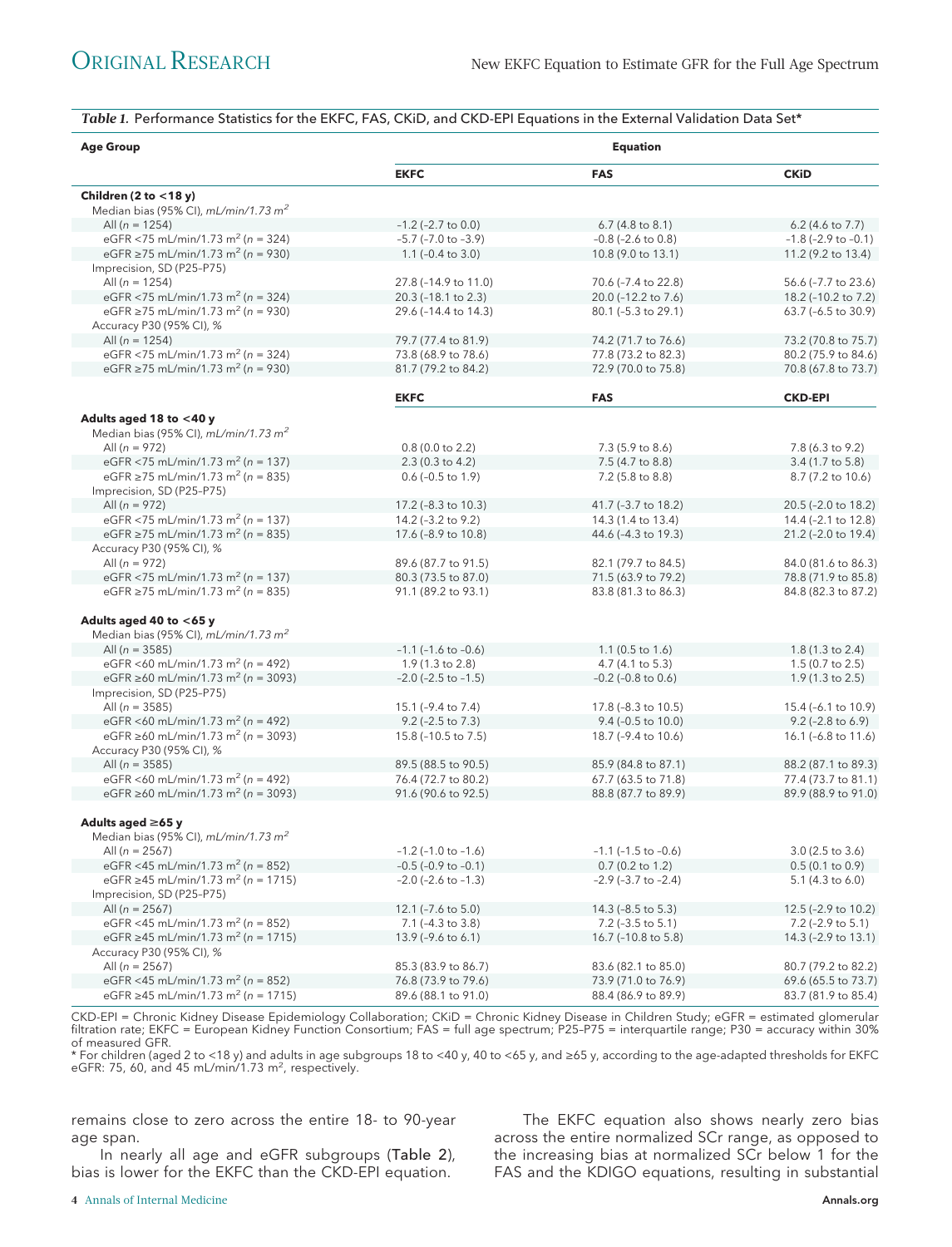*Figure 2.* Bias (eGFR minus mGFR), according to age, for the EKFC, FAS, and KDIGO-recommended equations (CKiD in children and CKD-EPI in adults).



Positive bias indicates overestimation; negative bias indicates underestimation. CKD-EPI = Chronic Kidney Disease Epidemiology Collaboration; CKiD = Chronic Kidney Disease in Children Study; EKFC = European Kidney Function Consortium; eGFR = estimated glomerular filtration rate; FAS = full age spectrum; mGFR = measured GFR.

#### *Table 2.* Strengths and Limitations of SCr-Based eGFR Equations (in the External Validation Data Set)

| <b>Criterion</b>                                                   | <b>Equation</b>                                         |                                                       |                                                        |  |  |
|--------------------------------------------------------------------|---------------------------------------------------------|-------------------------------------------------------|--------------------------------------------------------|--|--|
|                                                                    | <b>EKFC</b>                                             | <b>CKiD</b>                                           | <b>CKD-EPI</b>                                         |  |  |
| Applicable in children                                             | Yes                                                     | Yes                                                   | No                                                     |  |  |
| Applicable in adults                                               | Yes                                                     | No                                                    | Yes                                                    |  |  |
| Age or height based                                                | Age and height*                                         | Height                                                | Age                                                    |  |  |
| Transition from pediatric to<br>adult care                         | Continuous                                              | Ends at 18 y                                          | Starts at 18 y                                         |  |  |
| High bias (>10 mL/min/1.73 m <sup>2</sup> )<br>in age subgroups*   | Yes, in ages 2-4 y                                      | Yes, in ages 2-10 y                                   | Yes, in ages 18-25 y                                   |  |  |
| High bias (>10 mL/min/1.73 m <sup>2</sup> )<br>in SCr/Q subgroups* | No                                                      | Yes, for $Scr/Q < 0.90$                               | Yes, for $Scr/Q < 0.60$                                |  |  |
| P30 <75% in age subgroups*                                         | Yes, in ages 2-6 y                                      | Yes, in ages 2-8 y                                    | Yes, in ages 18-20 y                                   |  |  |
| P30 <75% in SCr/Q subgroups*                                       | Yes, if SCr/Q <53 µmol/L<br>$(0.60 \text{ mg/dL})$      | Yes, if SCr/Q <80 µmol/L<br>$(0.90 \text{ mg/dL})$    | Yes, if SCr/Q <53 µmol/L<br>$(0.60 \text{ mg/dL})$     |  |  |
| P30 >90% in age subgroups*                                         | Yes, $5 \times 1$                                       | No                                                    | Yes, $1 \times 1$                                      |  |  |
| P30 >90% in SCr/Q subgroups*                                       | Yes, if SCr/Q is 71-106 µmol/L<br>$(0.80 - 1.20$ mg/dL) | No                                                    | No                                                     |  |  |
| High bias in eGFR subgroups*                                       | <b>No</b>                                               | Yes, if eGFR >90<br>mL/min/1.73 m <sup>2</sup>        | Yes, if eGFR >120<br>mL/min/1.73 m <sup>2</sup>        |  |  |
| P30 <75% in eGFR subgroups*                                        | Yes, if eGFR <30 or >120<br>mL/min/1.73 m <sup>2</sup>  | Yes, if eGFR <30 or >90<br>mL/min/1.73 m <sup>2</sup> | Yes, if eGFR <30 or >120<br>mL/min/1.73 m <sup>2</sup> |  |  |
| Average overall P30 in children/<br>adults, %                      | 79.7/88.0‡                                              | 73.2/NA‡                                              | NA/84.9‡                                               |  |  |
| Average overall bias in children/<br>adults, $mL/min/1.73 m2$      | $-1.2/-0.9$                                             | 6.2/NA                                                | NA/2.9                                                 |  |  |

CKD-EPI = Chronic Kidney Disease Epidemiology Collaboration; CKiD = Chronic Kidney Disease in Children Study; eGFR = estimated glomerular filtration rate; EKFC = European Kidney Function Consortium; NA = not available; P30 = percentage within 30% of measured GFR; SCr = serum creatinine; SCr/Q = normalized SCr.

\* See the Supplement (available at [Annals.org\)](http://www.annals.org) for more details. eGFR subgroups are defined by the EKFC.

† Number of occurrences.

‡ Estimation errors exceeding 30%: 79.7% − 73.2% = 6.5% (95% CI, 3.8%–9.1%) in children (difference between P30 value for EKFC and CKiD) and 88.0% − 84.9% = 3.1% (CI, 2.5%–3.6%) in adults (difference between P30 value for EKFC and CKD-EPI).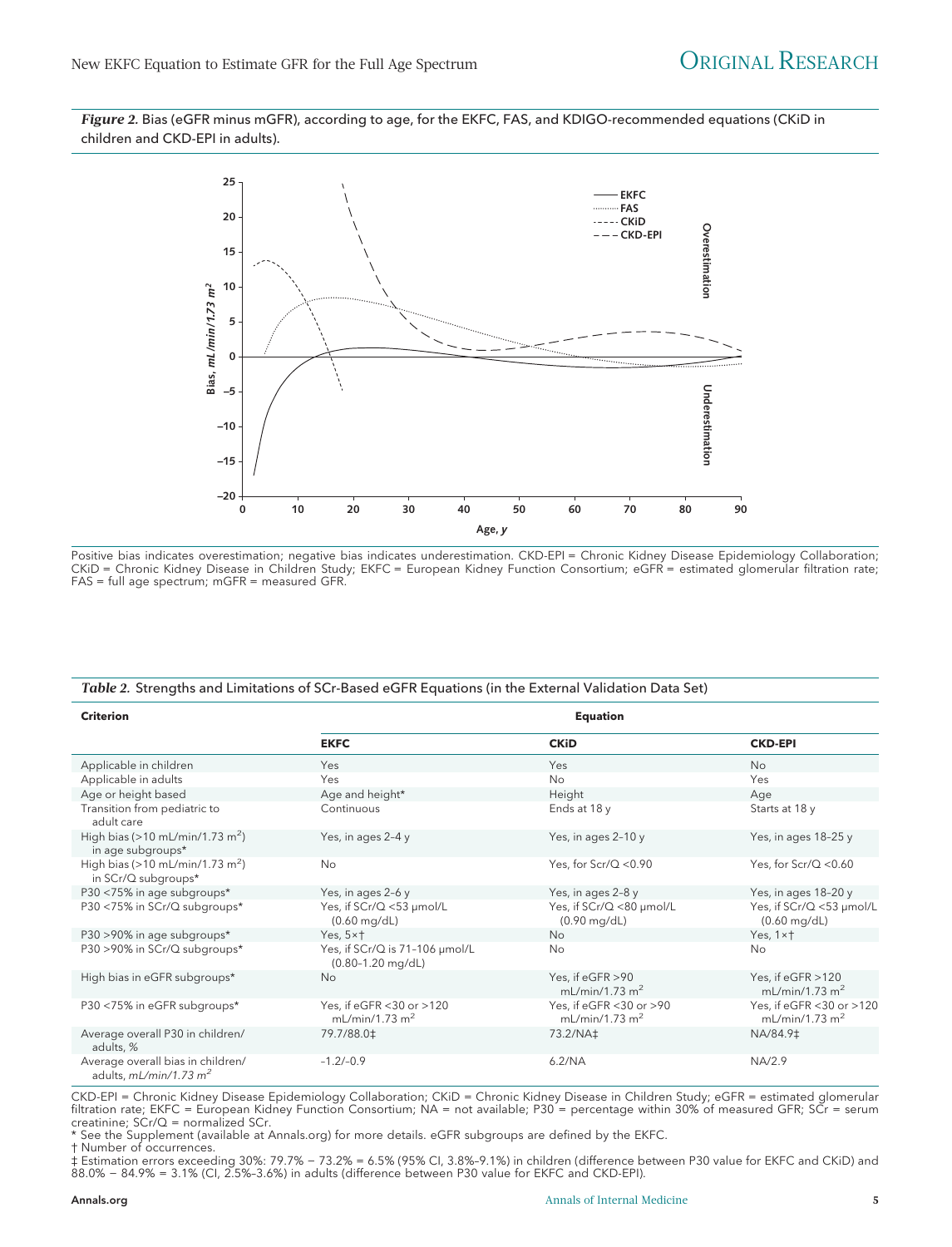*Table 3.* Reclassification of Participants by NRI in the External Validation Data Set With Use of the EKFC Equation Versus the KDIGO-Recommended Equations\*†

| Age<br>Range   | Participants,<br>$\mathbf n$ | mGFR<br>Threshold,<br>mL/min/<br>$1.73 \text{ m}^2$ | <b>Event Subgroup‡</b>       |                                       |                                       |                         |
|----------------|------------------------------|-----------------------------------------------------|------------------------------|---------------------------------------|---------------------------------------|-------------------------|
|                |                              |                                                     | Participants,<br>$\mathbf n$ | Correctly<br>Reclassified,<br>$n$ (%) | Incorrectly<br>Reclassified,<br>n (%) | Net<br>Difference,<br>% |
| $<$ 18 $v$     | 1254                         | 75                                                  | 301                          | 22(7.31)                              | 15 (4.98)                             | 2.33                    |
| 18 to $<$ 40 y | 972                          | 75                                                  | 158                          | 17 (10.76)                            | 0(0.00)                               | 10.76                   |
| 40 to 65 y     | 3585                         | 60                                                  | 583                          | 12(2.06)                              | 4(0.69)                               | 1.37                    |
| $\geq 65$ y    | 2567                         | 45                                                  | 887                          | 37(4.17)                              | 0(0.00)                               | 4.17                    |
| $\geq$ 18 y    | 7124                         | 60                                                  | 1953                         | 90(4.61)                              | 5(0.26)                               | 4.35                    |

CKD-EPI = Chronic Kidney Disease Epidemiology Collaboration; CKiD = Chronic Kidney Disease in Children Study; EKFC = European Kidney Function Consortium; KDIGO = Kidney Disease: Improving Global Outcomes; mGFR = measured glomerular filtration rate; NRI = net reclassification index.

\* KDIGO-recommended equations: CKiD equation for children aged <18 y; CKD-EPI equation for adults aged ≥18 y.

† A further breakdown in age subgroups 18 to <40 y, 40 to <65 y, and ≥65 y is based on the age-adapted thresholds proposed by Delanaye and colleagues (24).

‡ Event subgroup is defined by mGFR below threshold; nonevent subgroup is defined by mGFR at or above threshold.

overestimation of mGFR (Supplement and Supplement Table 6b).

Imprecision is substantially reduced with the EKFC versus the CKiD and CKD-EPI equations, and accuracy (P30) is substantially improved with the EKFC compared with the KDIGO-recommended equations (Table 1 and Supplement Figure 8); the improvement is especially relevant in young children and young adults. Considering the whole age spectrum (Supplement Table 7a) and normalized SCr range (Supplement Table 7b), the accuracy of the EKFC equation was at least as good as, and sometimes better than, that of the CKiD, FAS, and CKD-EPI equations. In Table 2, we summarize the strengths and weaknesses of the new equation and the KDIGO-recommended equations.

Use of the new equation to classify CKD was evaluated in the external validation data set by means of the net reclassification index (Table 3). No significant net reclassification improvement was seen in children  $(P = 0.67)$  or the middle-aged adult subgroup  $(P = 0.67)$ 0.16). The gain in reclassifying participants was significant in the young adult ( $P < 0.001$ ) and older adult ( $P =$ 0.003) subgroups.

To illustrate the clinical implications of the new equation compared with the recommended equations, we consider the scenario of a child with perfectly healthy kidney function that remains as the child grows to adulthood. This healthy kidney function is reflected, on one hand, in median healthy SCr values and, on the other hand, in median mGFRs for healthy persons (which are about 105 to 110 mL/min/1.73  $\text{m}^2$  [29]). At the age of 5 years, the child has a normal height of 110 cm and a normal SCr level of 33.6 μmol/L (0.38 mg/dL). The CKiD equation predicts an eGFR of 120 mL/min/ 1.73  $m^2$ , steadily decreasing with age to an eGFR of 82  $mL/min/1.73$  m<sup>2</sup> for a male adolescent (aged 18 years with a normal height of 179 cm and a healthy median SCr level of 79.6 μmol/L [0.90 mg/dL]), which would implausibly jump to a CKD-EPI eGFR of 124 mL/min/ 1.73 m<sup>2</sup> at age 18. Likewise a CKiD eGFR of 99 mL/min/ 1.73  $m<sup>2</sup>$  for a female adolescent (aged 18 years with a normal height of 167 cm and a median SCr value of

61.9 μmol/L [0.70 mg/dL]) would jump implausibly to an eGFR of 127 mL/min/1.73 m<sup>2</sup> at age 18 on the basis of the CKD-EPI equation. This CKD-EPI eGFR would then decrease between ages 18 and 40 to 106 mL/min/ 1.73 m<sup>2</sup>. Alternatively, the EKFC equation will predict a stable value of 107.3 mL/min/1.73  $m^2$  for persons with median healthy SCr values, both before and after age 18, with a decline starting at about age 40.

### **DISCUSSION**

In the current work, we present a new equation combining the strengths of the CKD-EPI and FAS equations, resulting in generally lower bias across the spectrum of age and kidney function. It was developed and externally validated in a large set of mGFRs and corresponding SCr values. The EKFC equation showed higher P30 accuracy and precision than the currently recommended equations. The difference in P30 values in the external validation data set indicates that the EKFC equation has about 6.5 fewer estimation errors exceeding 30% per 100 children and 3.1 fewer per 100 adults than the CKiD and CKD-EPI equations, respectively. Further, the new equation provides continuity across the entire age range, avoiding transition problems between adolescent and adult nephrology care (13). Another finding was that the EKFC equation allows automatic reporting of eGFR, not only for adults but also for children (whereas the CKiD equation requires height, a parameter not available in the laboratory) (30). If height is available for an individual patient, the EKFC equation can be transformed easily to a heightbased equation by using height-based rather than agebased normalized SCr values, which may be advantageous in very young children (Supplement, Section 5).

The EKFC equation shows no difference in bias or P30 accuracy across the entire age range between males and females (Supplement, Section 5). Like the FAS equation, the EKFC model accounts for the age dependency of GFR (GFR is fairly constant until about age 40, after which a decline is evident) (29). Incorporating the age dependency of GFR into the EKFC equa-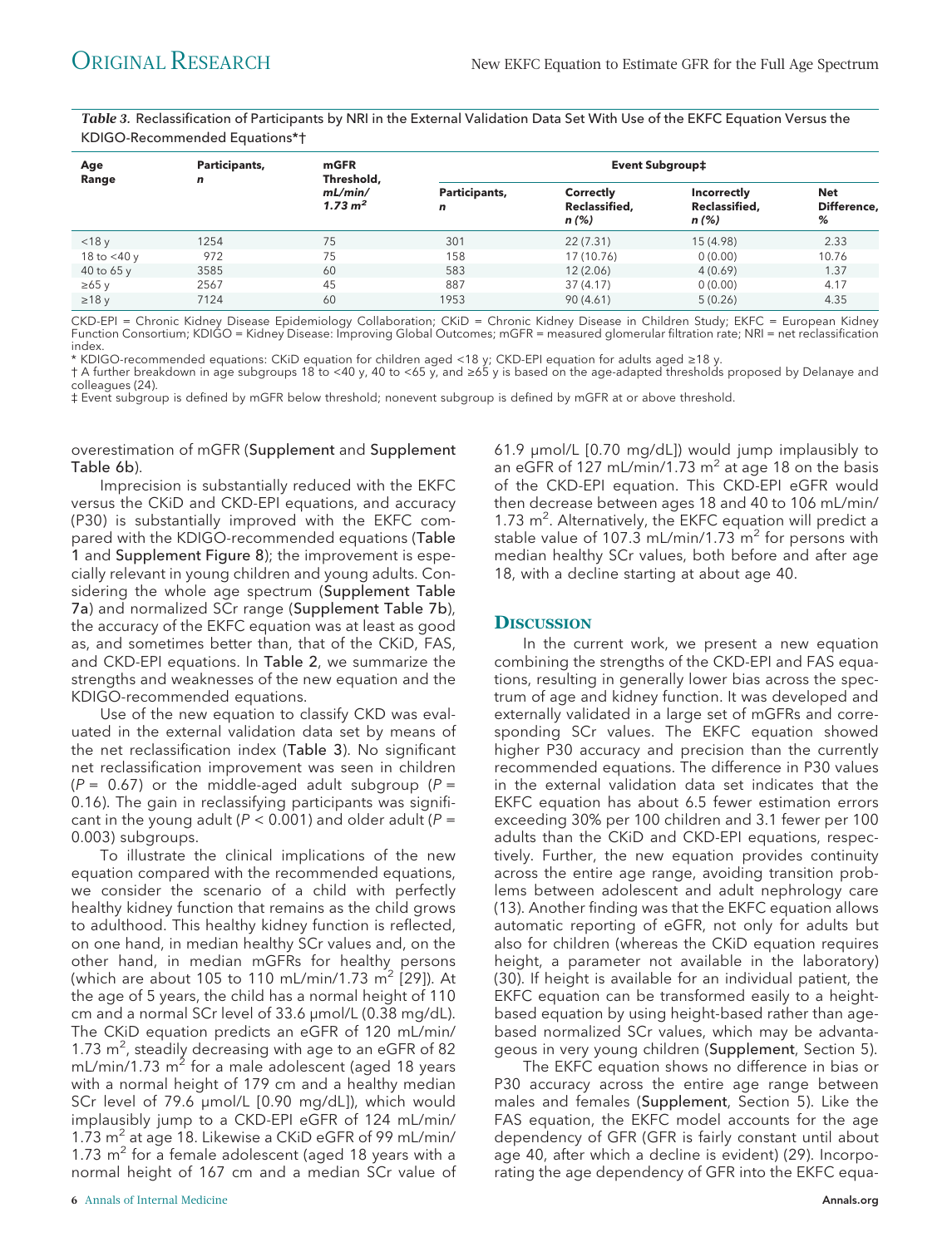#### *Table 3*—Continued

| <b>Nonevent Subgroup‡</b> |                                            |                                                | Total<br>Reclassified,  | <b>NRI</b><br>(95% CI). | P Value                    |          |
|---------------------------|--------------------------------------------|------------------------------------------------|-------------------------|-------------------------|----------------------------|----------|
| Participants,<br>n        | <b>Correctly</b><br>Reclassified,<br>n (%) | <b>Incorrectly</b><br>Reclassified,<br>$n$ (%) | Net<br>Difference.<br>% | $n$ (%)                 | %                          |          |
| 953                       | 16(1.68)                                   | 47 (4.93)                                      | $-3.25$                 | 100(8.0)                | $-0.9$ ( $-5.2$ to 3.3)    | 0.6705   |
| 814                       | 0(0.00)                                    | 8(0.98)                                        | $-0.98$                 | 25(2.6)                 | 9.8 (4.9 to 14.7)          | 0.00009  |
| 3002                      | 4(0.13)                                    | 16(0.53)                                       | $-0.40$                 | 36(1.0)                 | $1.0$ (-0.4 to 2.3)        | 0.1648   |
| 1680                      | 0(0.00)                                    | 33 (1.96)                                      | $-1.96$                 | 70(2.7)                 | $2.2(0.7 \text{ to } 3.7)$ | 0.0034   |
| 5171                      | 5(0.10)                                    | 74 (1.43)                                      | $-1.33$                 | 174(2.4)                | $3.0(2.0 \text{ to } 4.0)$ | < 0.0001 |

tion may have helped improve its performance across the whole age range. Therefore, the main clinical advantage of the EKFC equation is that normal kidney function, reflected by SCr levels close to the median value for health, lead to an eGFR that approximates mGFR (zero bias). As in the CKD-EPI—but not the FAS equation, a different coefficient is applied when the SCr level is greater or less than the median value for healthy persons. This overcomes the overestimation of eGFR by the FAS equation at low normalized SCr values and in patients with CKD (Supplement Table 6b). Thus, the newly proposed equation incorporates key concepts of the FAS and CKD-EPI equations.

Precision is improved with the EKFC equation compared with the recommended equations, with  $R^2$  values up to 0.88 (for detailed information, see Supplement Tables 8a and 8b, available at [Annals.org\)](http://www.annals.org). However, like other eGFR equations, the new equation is limited by imprecision, which is notably higher when SCr values are within the normal reference interval. Indeed, in patients with normal kidney function, SCr levels more closely reflect interindividual variation in muscle mass than in mGFR (31, 32). Therefore, the lack of precision of creatinine-based eGFR equations may still require the direct measurement of GFR in some clinical settings (33, 34).

Like all creatinine-based GFR estimation equations, the EKFC equation will also overestimate GFR in persons with reduced muscle mass due to, for example, anorexia, paralysis, or malnourishment, and thus erroneously indicate hyperfiltration (31, 35). Because cystatin C is less influenced by muscle mass, using a cystatin C–based equation or averaging between the EKFC and cystatin C–based equations might provide a more accurate estimate of GFR in these settings (31, 35, 36).

Our analysis has other limitations. First, the EKFC equation was developed and validated in White populations. Therefore, it may not be valid for Black people or those of other ethnicities but may be adaptable if appropriate normalized SCr levels are established on the basis of the median SCr concentration for healthy persons of other ethnicities. Such data may be gener-

ated in large patient databases, as done previously in Europe and Africa (8, 22, 37). Second, like the CKD-EPI consortium, we developed and validated the new equation by using separate development, internal validation, and external validation data sets (38). This strategy is not free from criticism, notably because it could be argued that a true external validation should be performed by independent investigators. To maximize the validity of our analysis, we assigned the role of the external validation set to an age-matched sample of the participating cohorts. Third, the mGFRs were much higher (88 and 92 mL/min/1.73  $m^2$ ) in the 2 current pediatric validation cohorts than in the CKiD study (43  $mL/min/1.73$   $m^2$ ) used to develop the CKiD equation. Equations developed in healthier populations will inherently perform differently from those designed using data from patients with CKD (39). Fourth, the effect of proteinuria or hypoalbuminemia on the accuracy of the equations could not be evaluated, because these data were not available.

In conclusion, the new EKFC equation may have helpful properties and perform better in estimating GFR compared with the current KDIGO-recommended equations.

From KU Leuven Campus Kulak Kortrijk, Kortrijk, Belgium (H.P.); Lund University and Skåne University Hospital, Lund, Sweden (J.B., A.Å.); Georges Pompidou European Hospital, Assistance Publique Hôpitaux de Paris (AP-HP), Paris Descartes University, INSERM U1151-CNRS UMR8253, Paris, France (M.C.); CHU de Bordeaux, Université de Bordeaux, CNRS-UMR 5164 Immuno ConcEpT, Bordeaux, France (L.C.); Charité Universitätsmedizin Berlin, Institute of Public Health, Berlin, Germany (N.E., E.S.); UiT The Arctic University of Norway, Tromsö, Norway (B.O.E., T.M.); Evelina London Children's Hospital, London, United Kingdom (R.N.D.); Hôpital Edouard Herriot, Hospices Civils de Lyon, Lyon, France (L.D.); Assistance Publique Hôpitaux de Paris (AP-HP), Paris, France (F.G.); Clermont-Ferrand University Hospital, Clermont-Ferrand, France (C.G.); Skåne University Hospital and Lund University, Lund, Sweden (A.G.); CHU Nantes, Nantes University, Nantes, France (L.J.); Karolinska University Hospital Hud-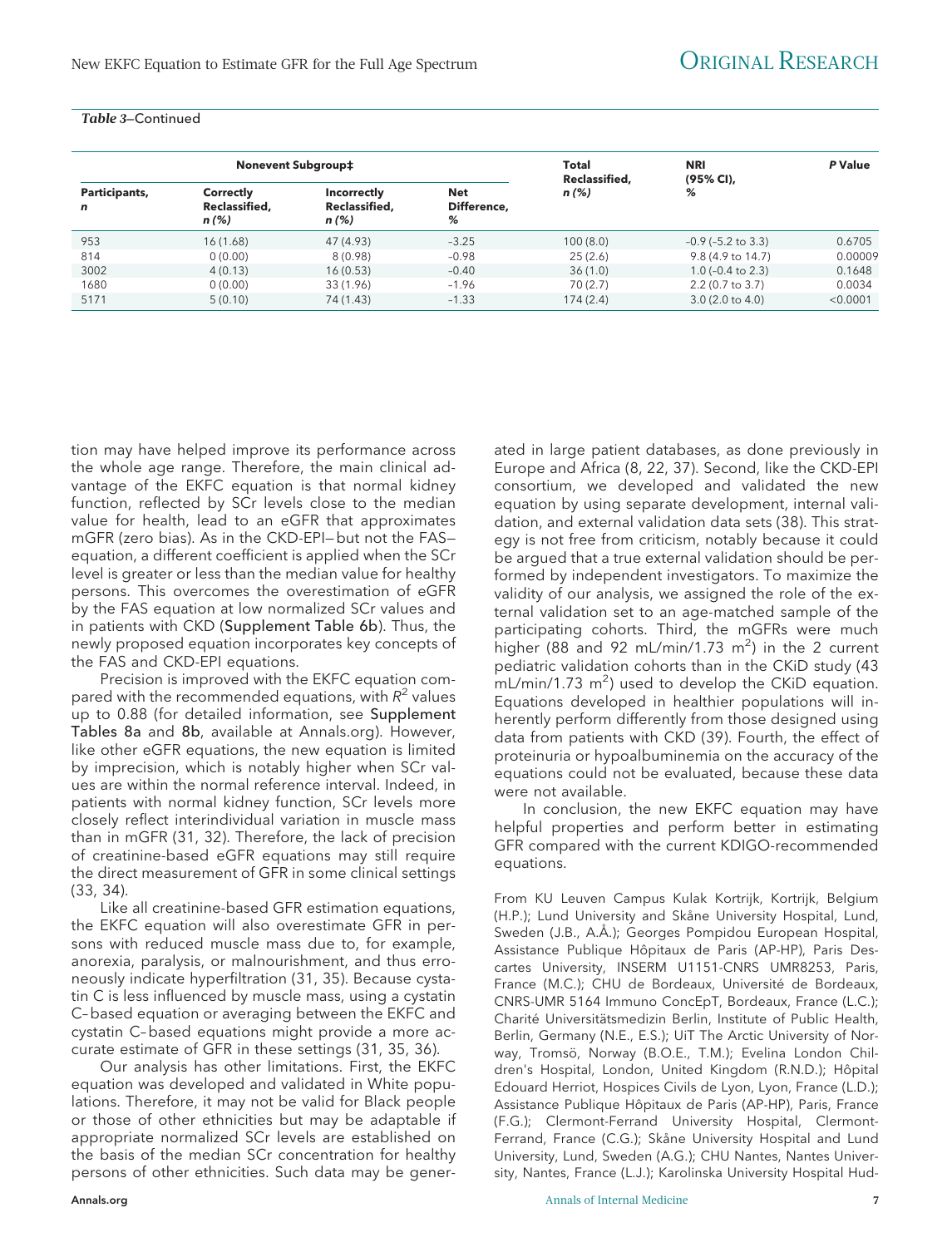dinge and Karolinska Institute, Stockholm, Sweden (M.H.); CHU Rangueil, INSERM U1043, IFR–BMT, University Paul Sabatier, Toulouse, France (N.K.); East Kent Hospitals University NHS Foundation Trust, Canterbury, United Kingdom (E.J.L.); Hôpital Necker, Assistance Publique Hôpitaux de Paris (AP-HP) and Université Paris Descartes, Paris, France (C.L.); Karolinska Institute, Huddinge, Sweden (K.L.); Hôpital Nord, CHU de Saint-Etienne, Saint-Etienne, France (C.M.); Hôpital Michallon, CHU Grenoble-Alpes, La Tronche, France (L.R.); Mayo Clinic, Rochester, Minnesota (A.D.R., S.T.); Örebro University, Örebro, Sweden (P.S.); Emma Children's Hospital, Amsterdam UMC, Vrije Universiteit Amsterdam, Amsterdam, the Netherlands (A.B.); Karolinska Institutet, Karolinska University Hospital Huddinge, Stockholm, Sweden (U.B., K.Å.); Mestrado em Ciências da Saúde-Universidade Caxias do Sul Foundation CAPES, Caxias do Sul, Brazil (L.S.); Skåne University Hospital, Lund, Sweden; Uppsala University, Uppsala, Sweden (A.L.); Lund University, Malmö, Sweden (U.N.); and University of Liège (ULg CHU), CHU Sart Tilman, Liège, Belgium, and Hôpital Universitaire Carémeau, Nîmes, France (P.D.).

Note: Drs Pottel, Björk, Courbebaisse, Ebert, Eriksen, Dubourg, Gaillard, Grubb, Lamb, Mariat, Melsom, Rule, Schaeffner, Bökenkamp, Selistre, Nyman, and Delanaye are members of the EKFC.

**Disclaimer:** The CRIC Study was conducted by the CRIC investigators and supported by the National Institute of Diabetes and Digestive and Kidney Diseases (NIDDK). The CRIC data reported here were supplied by the NIDDK Central Repository. This manuscript was not prepared in collaboration with the CRIC investigators and does not necessarily reflect the opinions or views of the CRIC investigators, NIDDK Central Repository, or NIDDK.

**Grant Support:** By grant 2019-00198 from the Swedish Research Council (Vetenskapsrådet).

**Disclosures:** Disclosures can be viewed at [www.acponline.org](http://www.acponline.org/authors/icmje/ConflictOfInterestForms.do?msNum=M20-4366) [/authors/icmje/ConflictOfInterestForms.do?msNum=M20-4366.](http://www.acponline.org/authors/icmje/ConflictOfInterestForms.do?msNum=M20-4366)

**Reproducible Research Statement:** Study protocol and statistical code: Available from Dr. Pottel (e-mail, [hans.pottel](mailto:hans.pottel@kuleuven.be) [@kuleuven.be\)](mailto:hans.pottel@kuleuven.be). Data set: The EKFC data set used in the present study is hosted by the Lund University Population Research Platform. Legal and ethical restrictions prevent public sharing of the data set. Data may be made available to interested researchers for collaboration upon request but would generally require a new ethical permission and the permission of each of the data owners. Contact information for the data host may be found at [www.lupop.lu.se.](http://www.lupop.lu.se)

**Corresponding Author:** Hans Pottel, PhD, Department of Primary Care and Public Health at Kulak, KU Leuven Kulak, Etienne Sabbelaan 53, 8500 Kortrijk, Belgium; e-mail, [Hans](mailto:Hans.Pottel@kuleuven.be) [.Pottel@kuleuven.be.](mailto:Hans.Pottel@kuleuven.be)

Current author addresses and author contributions are available at [Annals.org.](http://www.annals.org)

1. Cockcroft DW, Gault MH. Prediction of creatinine clearance from serum creatinine. Nephron. 1976;16:31-41. [PMID: 1244564]

2. Schwartz GJ, Muñoz A, Schneider MF, et al. New equations to estimate GFR in children with CKD. J Am Soc Nephrol. 2009;20:629- 37. [PMID: 19158356] doi:10.1681/ASN.2008030287

3. Levey AS, Bosch JP, Lewis JB, et al; Modification of Diet in Renal Disease Study Group. A more accurate method to estimate glomerular filtration rate from serum creatinine: a new prediction equation. Ann Intern Med. 1999;130:461-70. [PMID: 10075613]

4. Levey AS, Stevens LA, Schmid CH, et al; CKD-EPI (Chronic Kidney Disease Epidemiology Collaboration). A new equation to estimate glomerular filtration rate. Ann Intern Med. 2009;150:604-12. [PMID: 19414839]

5. De Souza VC, Rabilloud M, Cochat P, et al. Schwartz formula: is one k-coefficient adequate for all children? PLoS One. 2012;7: e53439. [PMID: 23285295] doi:10.1371/journal.pone.0053439

6. Schaeffner ES, Ebert N, Delanaye P, et al. Two novel equations to estimate kidney function in persons aged 70 years or older. Ann Intern Med. 2012;157:471-81. [PMID: 23027318] doi:10.7326/0003 -4819-157-7-201210020-00003

7. Pottel H, Hoste L, Martens F. A simple height-independent equation for estimating glomerular filtration rate in children. Pediatr Nephrol. 2012;27:973-9. [PMID: 22252520] doi:10.1007/s00467 -011-2081-9

8. Hoste L, Dubourg L, Selistre L, et al. A new equation to estimate the glomerular filtration rate in children, adolescents and young adults. Nephrol Dial Transplant. 2014;29:1082-91. [PMID: 24046193] doi:10.1093/ndt/gft277

9. Pottel H, Hoste L, Dubourg L, et al. An estimated glomerular filtration rate equation for the full age spectrum. Nephrol Dial Transplant. 2016;31:798-806. [PMID: 26932693] doi:10.1093/ndt/gfv454

10. Björk J, Grubb A, Sterner G, et al. Revised equations for estimating glomerular filtration rate based on the Lund-Malmö Study cohort. Scand J Clin Lab Invest. 2011;71:232-9. [PMID: 21391777] doi: 10.3109/00365513.2011.557086

11. Kidney Disease: Improving Global Outcomes (KDIGO) CKD Work Group. KDIGO 2012 Clinical Practice Guideline for the Evaluation and Management of Chronic Kidney Disease. Kidney Int Suppl. 2013;3:1-150.

12. Ng DK, Schwartz GJ, Schneider MF, et al. Combination of pediatric and adult formulas yield valid glomerular filtration rate estimates in young adults with a history of pediatric chronic kidney disease. Kidney Int. 2018;94:170-177. [PMID: 29735307] doi:10.1016/j .kint.2018.01.034

13. Pottel H, Björk J, Bökenkamp A, et al. Estimating glomerular filtration rate at the transition from pediatric to adult care. Kidney Int. 2019;95:1234-1243. [PMID: 30922665] doi:10.1016/j.kint.2018.12 .020

14. Levey AS, Stevens LA, Hostetter T. Automatic reporting of estimated glomerular filtration rate—just what the doctor ordered. Clin Chem. 2006;52:2188-93. [PMID: 17068166]

15. Selistre L, Rabilloud M, Cochat P, et al. Comparison of the Schwartz and CKD-EPI equations for estimating glomerular filtration rate in children, adolescents, and adults: a retrospective crosssectional study. PLoS Med. 2016;13:e1001979. [PMID: 27023756] doi:10.1371/journal.pmed.1001979

16. Björk J, Nyman U, Courbebaisse M, et al. Prospects for improved glomerular filtration rate estimation based on creatinine-results from a transnational multicentre study. Clin Kidney J. 2020;13:674-683. [PMID: 32905314] doi:10.1093/ckj/sfaa039

17. Pottel H, Delanaye P, Schaeffner E, et al. Estimating glomerular filtration rate for the full age spectrum from serum creatinine and cystatin C. Nephrol Dial Transplant. 2017;32:497-507. [PMID: 28089986] doi:10.1093/ndt/gfw425

18. Björk J, Nyman U, Berg U, et al. Validation of standardized creatinine and cystatin C GFR estimating equations in a large multicentre European cohort of children. Pediatr Nephrol. 2019;34:1087- 1098. [PMID: 30715595] doi:10.1007/s00467-018-4185-y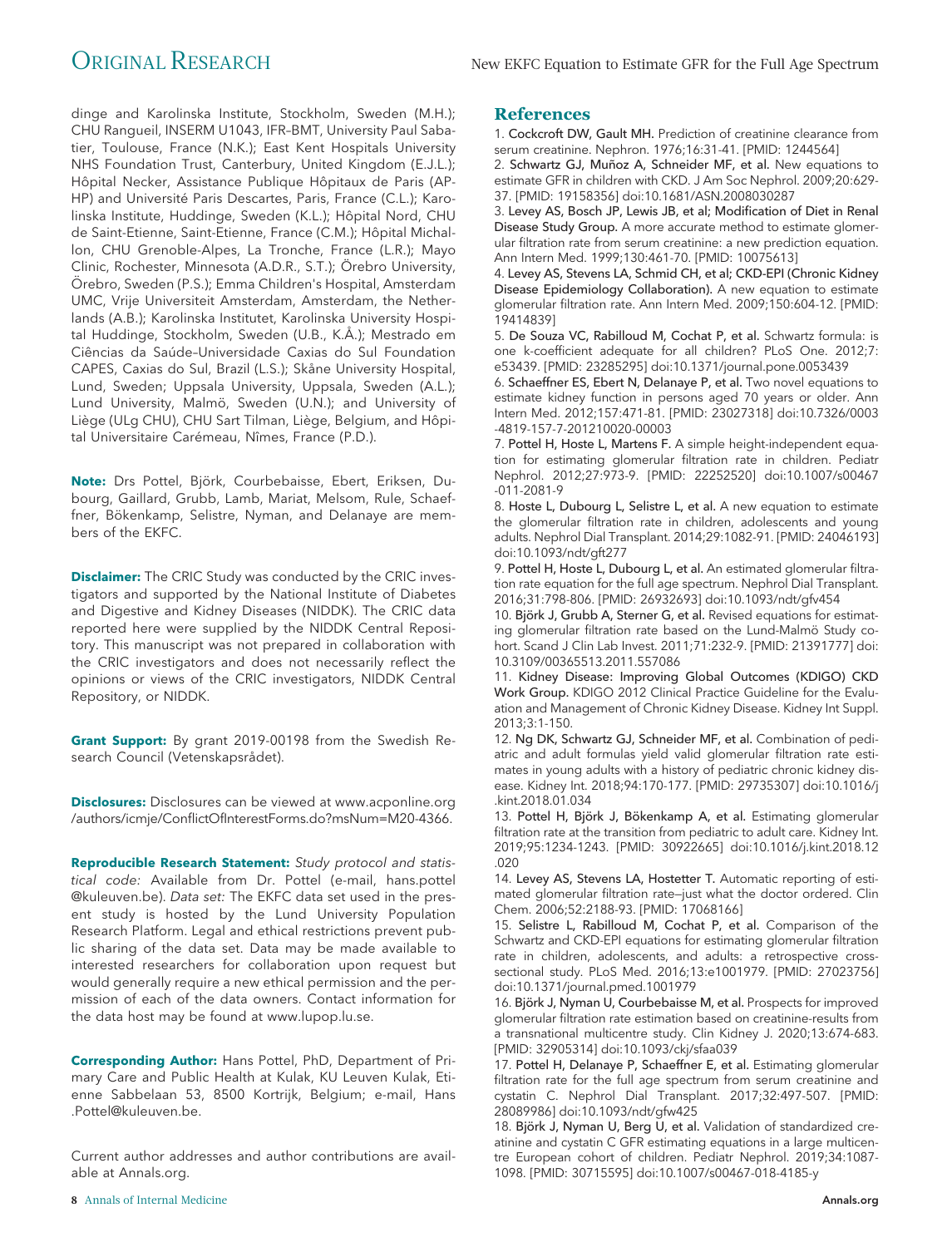19. Feldman HI, Appel LJ, Chertow GM, et al; Chronic Renal Insufficiency Cohort (CRIC) Study Investigators. The chronic renal insufficiency cohort (CRIC) study: design and methods. J Am Soc Nephrol. 2003;14:S148-53. [PMID: 12819321]

20. Piéroni L, Delanaye P, Boutten A, et al; Société Française de Biologie Clinique. A multicentric evaluation of IDMS-traceable creatinine enzymatic assays. Clin Chim Acta. 2011;412:2070-5. [PMID: 21803031] doi:10.1016/j.cca.2011.07.012

21. Soveri I, Berg UB, Björk J, et al; SBU GFR Review Group. Measuring GFR: a systematic review. Am J Kidney Dis. 2014;64:411-24. [PMID: 24840668] doi:10.1053/j.ajkd.2014.04.010

22. Björk J, Nyman U, Delanaye P, et al. A novel method for creatinine adjustment makes the revised Lund-Malmö GFR estimating equation applicable in children. Scand J Clin Lab Invest. 2020:1-8. [PMID: 32628043] doi:10.1080/00365513.2020.1774641

23. Pottel H, Hoste L, Delanaye P. Abnormal glomerular filtration rate in children, adolescents and young adults starts below 75 mL/min/ 1.73 m(2). Pediatr Nephrol. 2015;30:821-8. [PMID: 25403744] doi:10 .1007/s00467-014-3002-5

24. Delanaye P, Jager KJ, Bökenkamp A, et al. CKD: A call for an age-adapted definition. J Am Soc Nephrol. 2019;30:1785-1805. [PMID: 31506289] doi:10.1681/ASN.2019030238

25. Delanaye P, Glassock RJ, Pottel H, et al. An age-calibrated definition of chronic kidney disease: rationale and benefits. Clin Biochem Rev. 2016;37:17-26. [PMID: 27057075]

26. National Kidney Foundation. K/DOQI clinical practice guidelines for chronic kidney disease: evaluation, classification, and stratification. Am J Kidney Dis. 2002;39:S1-266. [PMID: 11904577]

27. Earley A, Miskulin D, Lamb EJ, et al. Estimating equations for glomerular filtration rate in the era of creatinine standardization: a systematic review. Ann Intern Med. 2012;156:785-95. [PMID: 22312131] doi:10.7326/0003-4819-156-6-201203200-00391

28. Pencina MJ, D'Agostino RB Sr, D'Agostino RB Jr, et al. Evaluating the added predictive ability of a new marker: from area under the ROC curve to reclassification and beyond. Stat Med. 2008;27:157- 72; discussion 207-12. [PMID: 17569110]

29. Pottel H, Hoste L, Yayo E, et al. Glomerular filtration rate in healthy living potential kidney donors: a meta-analysis supporting the construction of the full age spectrum equation. Nephron. 2017; 135:105-119. [PMID: 27764827] doi:10.1159/000450893

30. Schwartz GJ. Height: the missing link in estimating glomerular filtration rate in children and adolescents. Nephrol Dial Transplant. 2014;29:944-7. [PMID: 24516232] doi:10.1093/ndt/gft530

31. Vinge E, Lindergård B, Nilsson-Ehle P, et al. Relationships among serum cystatin C, serum creatinine, lean tissue mass and glomerular filtration rate in healthy adults. Scand J Clin Lab Invest. 1999;59:587-92. [PMID: 10691049]

32. Osaka T, Hamaguchi M, Hashimoto Y, et al. Decreased the creatinine to cystatin C ratio is a surrogate marker of sarcopenia in patients with type 2 diabetes. Diabetes Res Clin Pract. 2018;139:52-58. [PMID: 29496508] doi:10.1016/j.diabres.2018.02.025

33. Agarwal R, Delanaye P. Glomerular filtration rate: when to measure and in which patients? Nephrol Dial Transplant. 2019;34:2001- 2007. [PMID: 30520986] doi:10.1093/ndt/gfy363

34. Delanaye P, Melsom T, Ebert N, et al. Iohexol plasma clearance for measuring glomerular filtration rate in clinical practice and research: a review. Part 2: Why to measure glomerular filtration rate with iohexol? Clin Kidney J. 2016;9:700-4. [PMID: 27679716] doi:10 .1093/ckj/sfw071

35. Thomassen SA, Johannesen IL, Erlandsen EJ, et al. Serum cystatin C as a marker of the renal function in patients with spinal cord injury. Spinal Cord. 2002;40:524-8. [PMID: 12235535]

36. Grubb A, Nyman U, Björk J. Improved estimation of glomerular filtration rate (GFR) by comparison of eGFRcystatin C and eGFRcreatinine. Scand J Clin Lab Invest. 2012;72:73-7. [PMID: 22121923] doi: 10.3109/00365513.2011.634023

37. Bukabau JB, Yayo E, Gnionsahé A, et al. Performance of creatinine- or cystatin C-based equations to estimate glomerular filtration rate in sub-Saharan African populations. Kidney Int. 2019;95:1181-1189. [PMID: 30910379] doi:10.1016/j.kint.2018 .11.045

38. Inker LA, Schmid CH, Tighiouart H, et al; CKD-EPI Investigators. Estimating glomerular filtration rate from serum creatinine and cystatin C. N Engl J Med. 2012;367:20-9. [PMID: 22762315] doi:10 .1056/NEJMoa1114248

39. Rule AD, Larson TS, Bergstralh EJ, et al. Using serum creatinine to estimate glomerular filtration rate: accuracy in good health and in chronic kidney disease. Ann Intern Med. 2004;141:929-37. [PMID: 15611490]